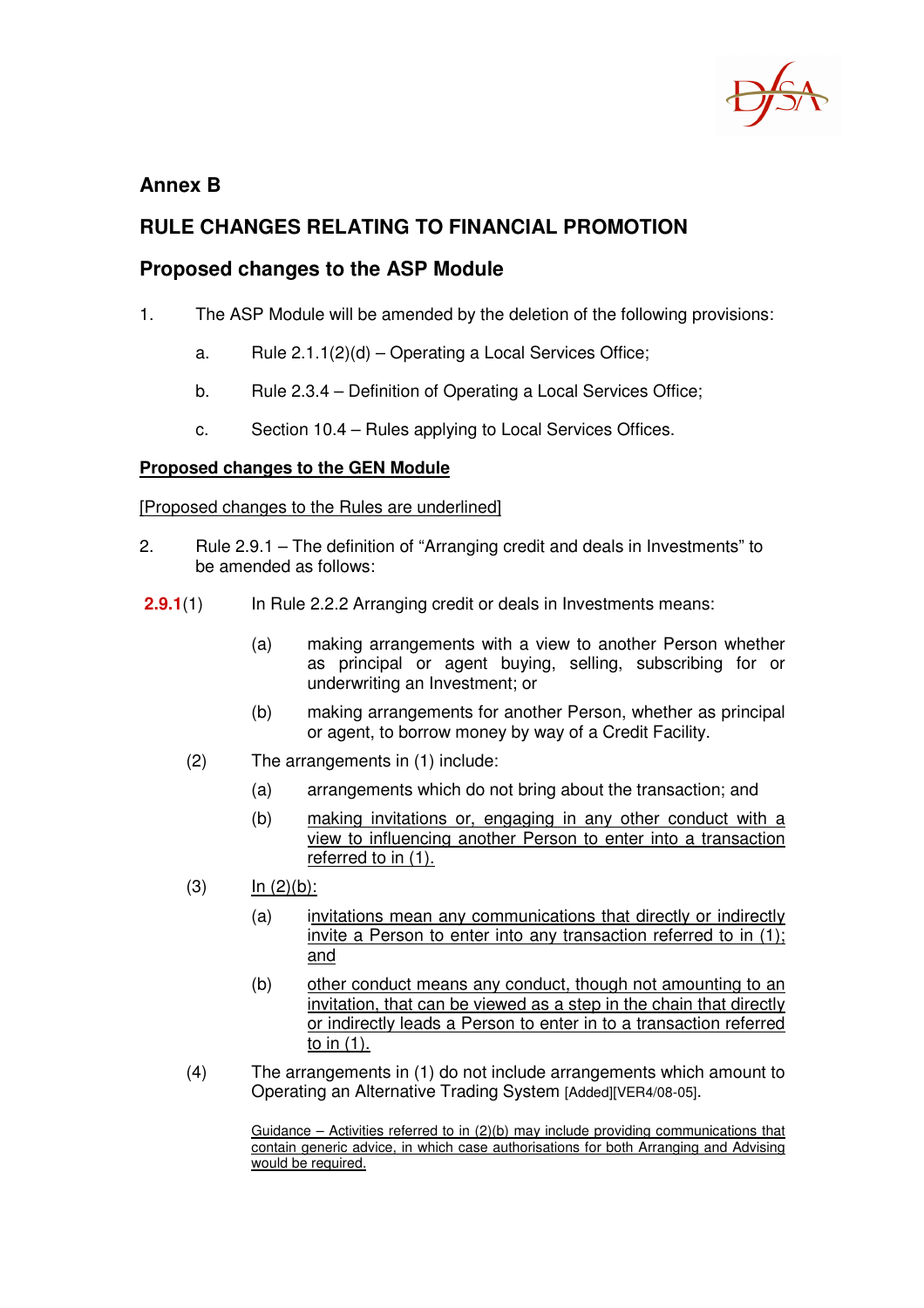

- 3. Rule 2.11.1 The definition of 'Advising on financial products or credit' to be amended as follows:
- **2.11.1**(1) In Rule 2.2.2 Advising on financial products or credit means giving advice which:
	- (a) is given to a Person in his capacity as an investor or potential investor, or in his capacity as agent for an investor or a potential investor on the merits of his buying, selling, holding, subscribing for or underwriting a particular financial product (whether as principal or agent); or
	- (b) is given to a Person in his capacity as a borrower or potential borrower or as agent for a borrower or potential borrower on the merits of his entering into a particular Credit Facility; or
	- (c) constitutes generic advice.
	- (2) Advice in (1)(a) and (b) includes a statement, opinion or report:
		- (a) where the intention is to influence a Person, in making a decision, to select a particular financial product or an interest in a particular financial product or to enter into a particular Credit Facility; or
		- (b) which could reasonably be regarded as being intended to have such an influence.
	- (3) In (1)(c), 'generic advice' means any communication:
		- (a) that contains information about a particular financial product or Credit Facility; and
		- (b) which is given to a Person for the purpose of directly or indirectly influencing that Person in making a decision relating to any financial product or Credit Facility to which the communication relates,

although the communication does not contain any advice on the merits of that Particular person entering into a transaction to buy, sell, hold, subscribe for or underwrite those financial products or enter into a particular Credit Facility, whether as principal or agent.

Guidance – Promotional material that does not contain any information about any particular financial product (such as flyers containing general information about any financial service provider) would not be generic advice. However, their distribution may amount to Arranging and require an Arranging authorisation. In any case, an AF distributing such material must comply with Rule 6.1 of COB. Communication can be oral, printed or in electronic form.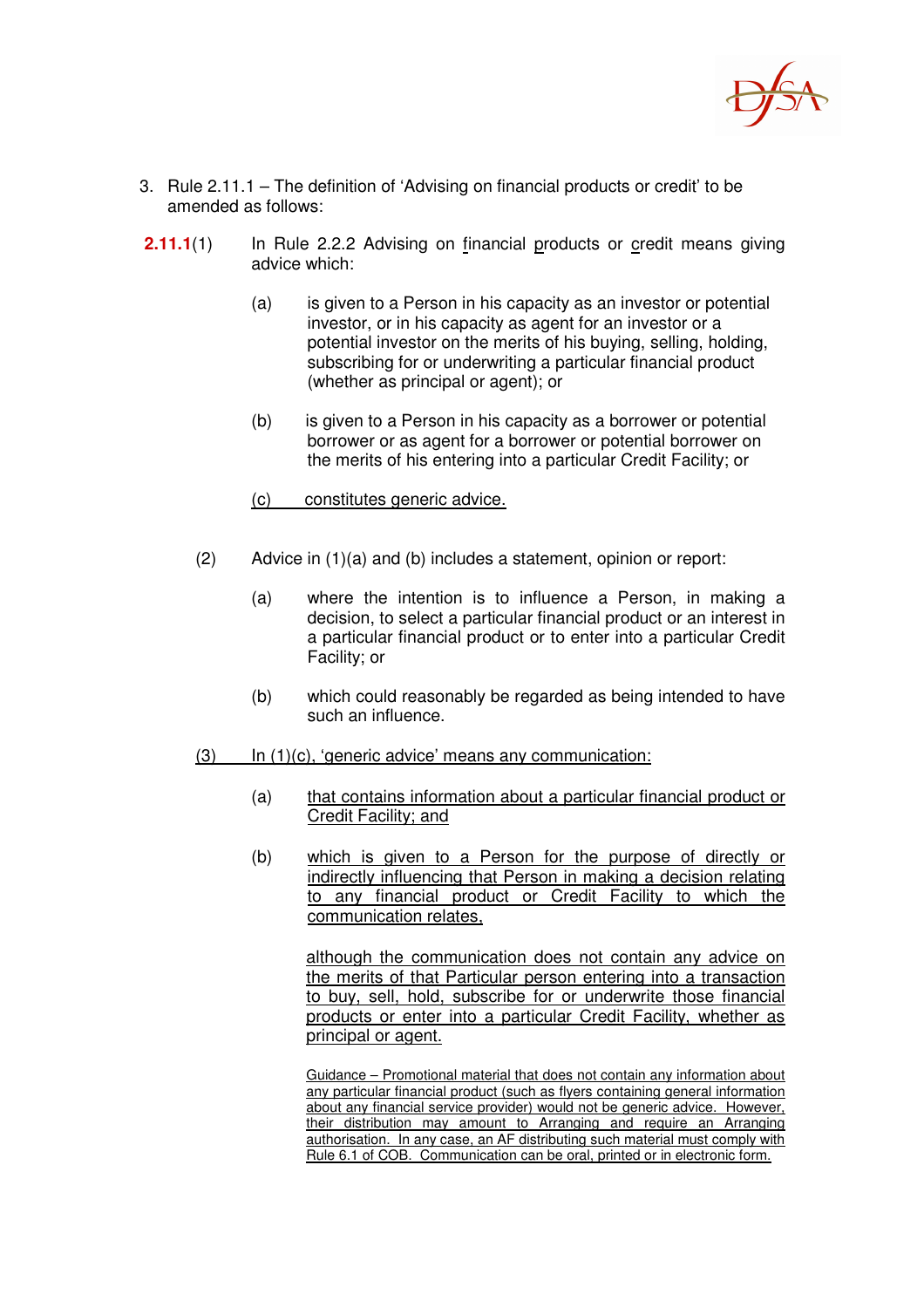

- (4) For the purposes of this Rule and Rule 2.11.2, a financial product is an Investment or rights under a contract of Long-Term Insurance, not being a contract of reinsurance.
- 4. Rule 2.19.1 The definition of 'Insurance Intermediation' to be amended as follows:
- **2.19.1**(1) In Rule 2.2.2 Insurance Intermediation means:
	- (a) advising on insurance;
	- (b) acting as agent for another Person in relation to the buying or selling of insurance for that other Person; or
	- (c) making arrangements with a view to another Person, whether as principal or agent, buying insurance.
	- (2) In (1)(a), 'advising' means giving advice:
		- (a) which is given to a Person in his capacity as a policyholder or potential policyholder, or in his capacity as agent for a policyholder or potential policyholder on the merits of his entering into a Contract of Insurance whether as principal or agent; or
		- (b) that constitutes generic advice.
	- (3) In (2)(a), 'advice' includes a statement, opinion or report:
		- (a) where the intention is to influence a Person, in making a decision, to select a particular Contract of Insurance or insurance cover; or
		- (b) which could reasonably be regarded as being intended to have such influence.
	- (4) In (2)(b), 'generic advice' means any communication:
		- (a) that contains information about a particular Contract of Insurance or insurance cover; and
		- (b) which is given to a Person for the purpose of directly or indirectly influencing that Person when making a decision relating to any particular Contract of Insurance or type of insurance cover to which the communication relates,

although the communication does not contain any advice on the merits of the Particular person entering into those Contracts of Insurance or obtaining insurance cover referred to in the communication.

(5) The arrangements in (1)(c) include: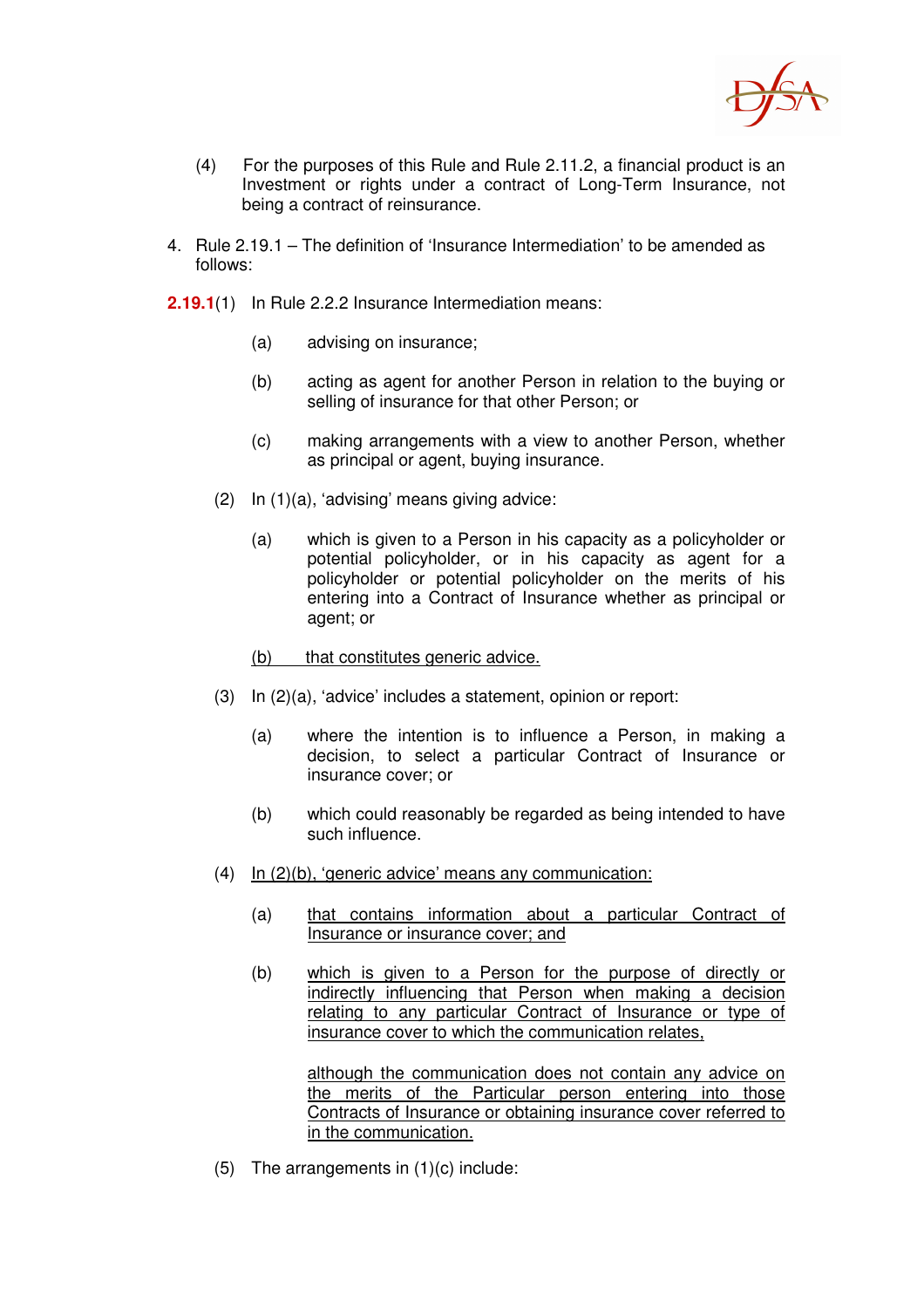

- (a) arrangements which do not bring about the transaction; and
- (b) making invitations or, engaging in any other conduct with a view to influencing another Person when making a decision in relation to a particular Contract of Insurance or insurance cover.
- (6) In (5)(b):
	- (a) invitations mean any communications that directly or indirectly invite a Person to enter into a particular Contract Insurance; and
	- (b) other conduct means any conduct, though not amounting to an invitation, that can be viewed as a step in the chain that directly or indirectly leads a Person to enter in to a particular Contract of Insurance.

Guidance – An Authorised Firm when distributing material relating to Insurance Contracts or cover must comply with the requirements in Rule 11.1 of COB. Communications can be oral, electronic or in print.

### **Proposed changes to the COB Module**

- 5. Rule 6.1.4(2) Responsible Conduct marketing material is to be amended as follows:
- **6.1.4**(1) Before an Authorised Firm communicates any marketing material to a Person it must ensure the material contains the following information:
	- (a) the name of the Authorised Firm communicating the marketing material or on whose behalf the marketing material is being communicated;
	- (b) a statement that the marketing material is directed at wholesale customers and not Retail Customers;
	- (c) a statement to the effect that the financial products or Financial Services to which the marketing material relates will only be made available to a wholesale customer who the Authorised Firm is satisfied meets the regulatory criteria to be a Client; and
	- (d) the Authorised Firm's regulatory status as required under GEN section 6.4.
	- (2) In (1) marketing material means any invitation or inducement to enter into an agreement:
		- (a) in relation to a financial product or to engage in a Financial Service with the Authorised Firm; or